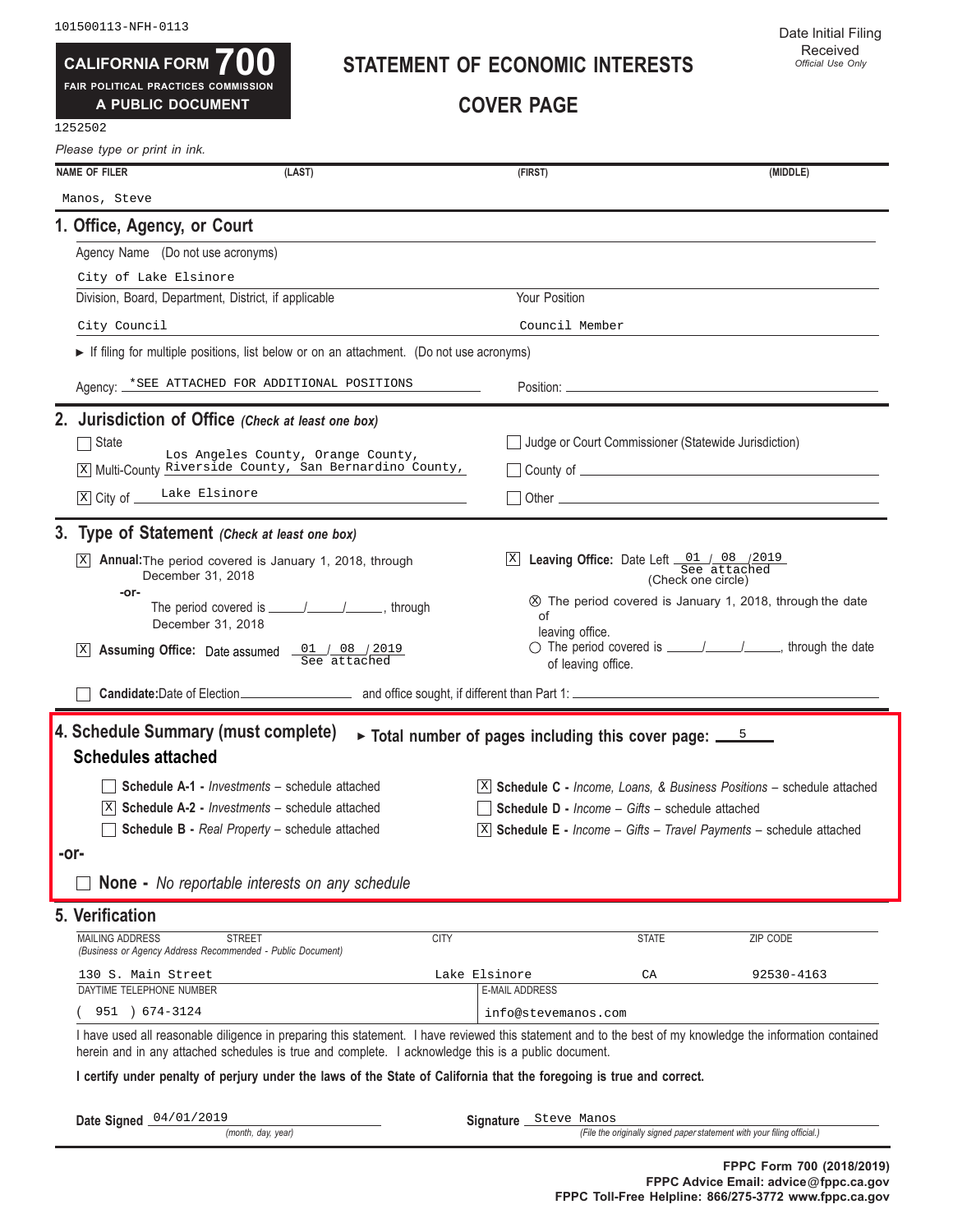# **COVER PAGE Expanded Statement Attachment** Name **STATEMENT OF ECONOMIC INTERESTS**

**700 FAIR POLITICAL PRACTICES COMMISSION CALIFORNIA FORM**

Steve Manos

| Agency                                                | Division/Board/Dept/District   Position |                         | Type of Statement            |
|-------------------------------------------------------|-----------------------------------------|-------------------------|------------------------------|
| Southern California<br>Association of<br>Governments  | Regional Council                        | Regional Council Member | Annual 1/1/2018 - 12/31/2018 |
| Riverside Transit<br>Agency                           | Riverside County                        | Director                | Assuming Office 1/8/2019     |
| City of Lake Elsinore                                 | City Council                            | Council Member          | Annual 1/1/2018 - 12/31/2018 |
| Riverside County<br>Airport Land Use                  | Riverside County                        | Director                | Annual 1/1/2018 - 12/31/2018 |
| Riverside County<br>Habitat Conservation<br>Authority | Riverside County                        | Director                | Leaving Office 1/8/2019      |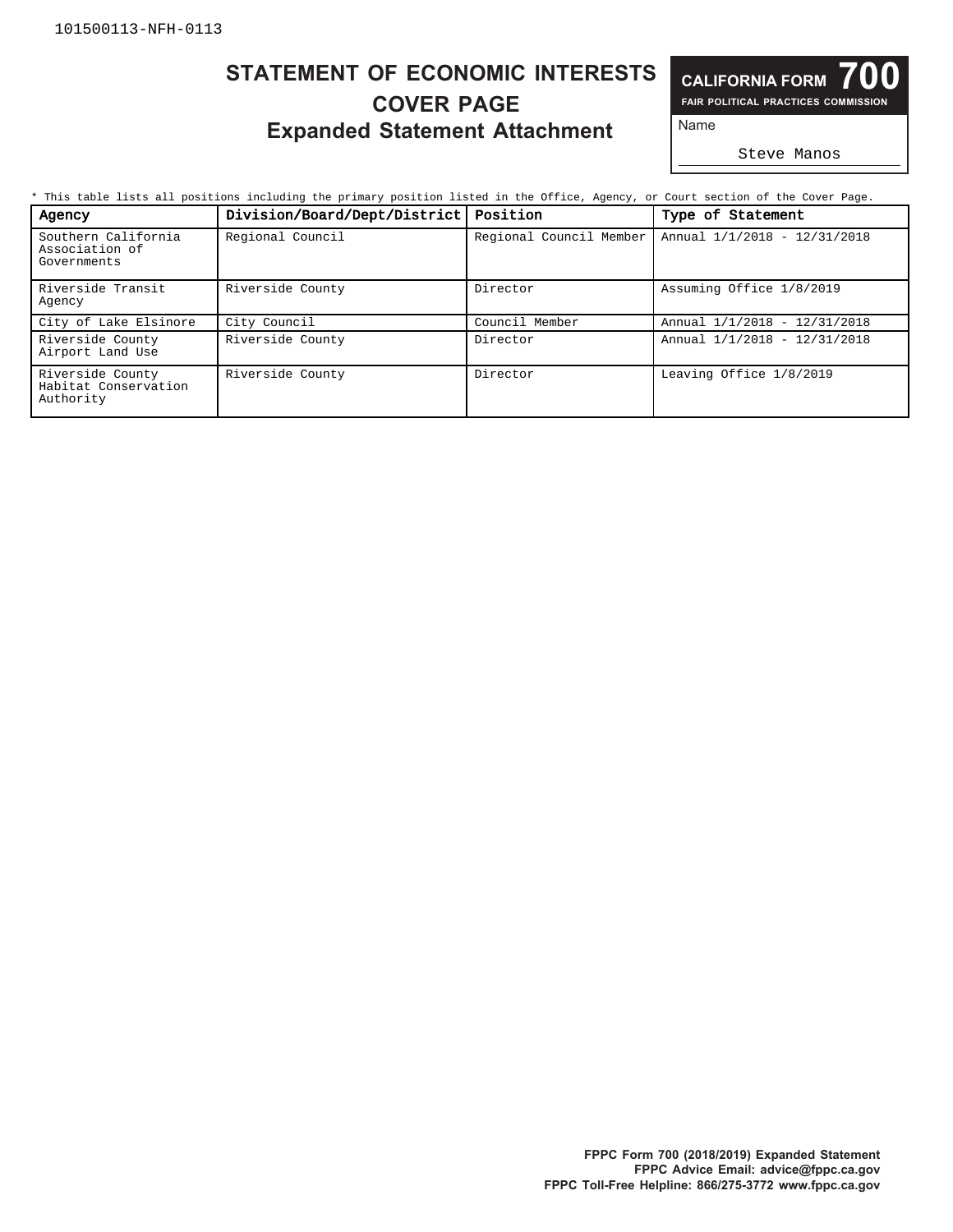# **SCHEDULE A-2 Investments, Income, and Assets of Business Entities/Trusts**

(Ownership Interest is 10% or Greater)

**700 FAIR POLITICAL PRACTICES COMMISSION CALIFORNIA FORM**

Name

Manos, Steve

| 1. BUSINESS ENTITY OR TRUST                                                 | ▶ 1. BUSINESS ENTITY OR TRUST                                                       |
|-----------------------------------------------------------------------------|-------------------------------------------------------------------------------------|
| Steve Manos, Broker                                                         |                                                                                     |
| Name<br>31500 Grape Street #3154<br>Lake Elsinore, CA 92532                 | Name                                                                                |
| Address (Business Address Acceptable)                                       | Address (Business Address Acceptable)                                               |
| Check one                                                                   | Check one                                                                           |
| Trust, go to 2                                                              | Trust, go to 2                                                                      |
| $X$ Business Entity, complete the box, then go to 2                         | Business Entity, complete the box, then go to 2                                     |
| <b>GENERAL DESCRIPTION OF THIS BUSINESS</b>                                 | GENERAL DESCRIPTION OF THIS BUSINESS                                                |
| Real estate services brokerage                                              |                                                                                     |
| IF APPLICABLE, LIST DATE:                                                   | FAIR MARKET VALUE                                                                   |
| FAIR MARKET VALUE                                                           | IF APPLICABLE. LIST DATE:                                                           |
| $\frac{1}{2}$ \$0 - \$1,999                                                 | $$0 - $1,999$                                                                       |
| 18                                                                          | 18/                                                                                 |
| 18                                                                          | 18                                                                                  |
| $$2,000 - $10,000$                                                          | $$2,000 - $10,000$                                                                  |
| <b>ACQUIRED</b>                                                             | <b>ACQUIRED</b>                                                                     |
| <b>DISPOSED</b>                                                             | <b>DISPOSED</b>                                                                     |
| $$10,001 - $100,000$                                                        | $$10,001 - $100,000$                                                                |
| $\vert X \vert$ \$100,001 - \$1,000,000                                     | $$100,001 - $1,000,000$                                                             |
| Over \$1,000,000                                                            | Over \$1,000,000                                                                    |
| NATURE OF INVESTMENT                                                        | NATURE OF INVESTMENT                                                                |
| X Sole Proprietorship                                                       | Sole Proprietorship                                                                 |
| Partnership                                                                 | Partnership                                                                         |
| Other                                                                       | Other                                                                               |
| YOUR BUSINESS POSITION Broker                                               | YOUR BUSINESS POSITION _                                                            |
| > 2. IDENTIFY THE GROSS INCOME RECEIVED (INCLUDE YOUR PRO RATA              | > 2. IDENTIFY THE GROSS INCOME RECEIVED (INCLUDE YOUR PRO RATA                      |
| SHARE OF THE GROSS INCOME TO THE ENTITY/TRUST)                              | SHARE OF THE GROSS INCOME TO THE ENTITY/TRUST)                                      |
| $X$ \$10,001 - \$100,000                                                    | $$0 - $499$                                                                         |
| $$0 - $499$                                                                 | $$10.001 - $100.000$                                                                |
| OVER \$100,000                                                              | $$500 - $1,000$                                                                     |
| $$500 - $1,000$                                                             | OVER \$100,000                                                                      |
| $$1,001 - $10,000$                                                          | $$1,001 - $10,000$                                                                  |
| $\triangleright$ 3. LIST THE NAME OF EACH REPORTABLE SINGLE SOURCE OF       | $\triangleright$ 3. LIST THE NAME OF EACH REPORTABLE SINGLE SOURCE OF               |
| INCOME OF \$10,000 OR MORE (Attach a separate sheet if necessary.)          | INCOME OF \$10,000 OR MORE (Attach a separate sheet if necessary.)                  |
| x   None                                                                    | Names listed below                                                                  |
| Names listed below                                                          | None                                                                                |
| or                                                                          | or                                                                                  |
|                                                                             |                                                                                     |
|                                                                             |                                                                                     |
| $\blacktriangleright$ 4. INVESTMENTS AND INTERESTS IN REAL PROPERTY HELD OR | A. INVESTMENTS AND INTERESTS IN REAL PROPERTY HELD OR                               |
| LEASED BY THE BUSINESS ENTITY OR TRUST                                      | LEASED BY THE BUSINESS ENTITY OR TRUST                                              |
| Check one box:                                                              | Check one box:                                                                      |
| <b>REAL PROPERTY</b>                                                        | <b>INVESTMENT</b>                                                                   |
| <b>INVESTMENT</b>                                                           | <b>REAL PROPERTY</b>                                                                |
| Name of Business Entity, if Investment, or                                  | Name of Business Entity, if Investment, or                                          |
| Assessor's Parcel Number or Street Address of Real Property                 | Assessor's Parcel Number or Street Address of Real Property                         |
| Description of Business Activity or                                         | Description of Business Activity or                                                 |
| City or Other Precise Location of Real Property                             | City or Other Precise Location of Real Property                                     |
| FAIR MARKET VALUE                                                           | FAIR MARKET VALUE                                                                   |
| IF APPLICABLE, LIST DATE:                                                   | IF APPLICABLE, LIST DATE:                                                           |
| $$2,000 - $10,000$                                                          | $$2,000 - $10,000$                                                                  |
| 18                                                                          | /18                                                                                 |
| $\overline{\bf 18}$                                                         | 18                                                                                  |
| $$10,001 - $100,000$                                                        | $$10,001 - $100,000$                                                                |
| <b>DISPOSED</b>                                                             | <b>ACQUIRED</b>                                                                     |
| <b>ACQUIRED</b>                                                             | <b>DISPOSED</b>                                                                     |
| $$100,001 - $1,000,000$                                                     | $$100,001 - $1,000,000$                                                             |
| Over \$1,000,000                                                            | Over \$1,000,000                                                                    |
| NATURE OF INTEREST                                                          | NATURE OF INTEREST                                                                  |
| Property Ownership/Deed of Trust                                            | Property Ownership/Deed of Trust                                                    |
| Stock                                                                       | Stock                                                                               |
| Partnership                                                                 | Partnership                                                                         |
| Other.                                                                      | Other.                                                                              |
| Leasehold _                                                                 | Leasehold                                                                           |
| Yrs. remaining                                                              | Yrs. remaining                                                                      |
| Check box if additional schedules reporting investments or real property    | Check box if additional schedules reporting investments or real property            |
| are attached                                                                | are attached                                                                        |
| Comments:                                                                   | FPPC Form 700 (2018/2019) Sch. A-2<br><b>FPPC Advice Email: advice @fnnc.ca.gov</b> |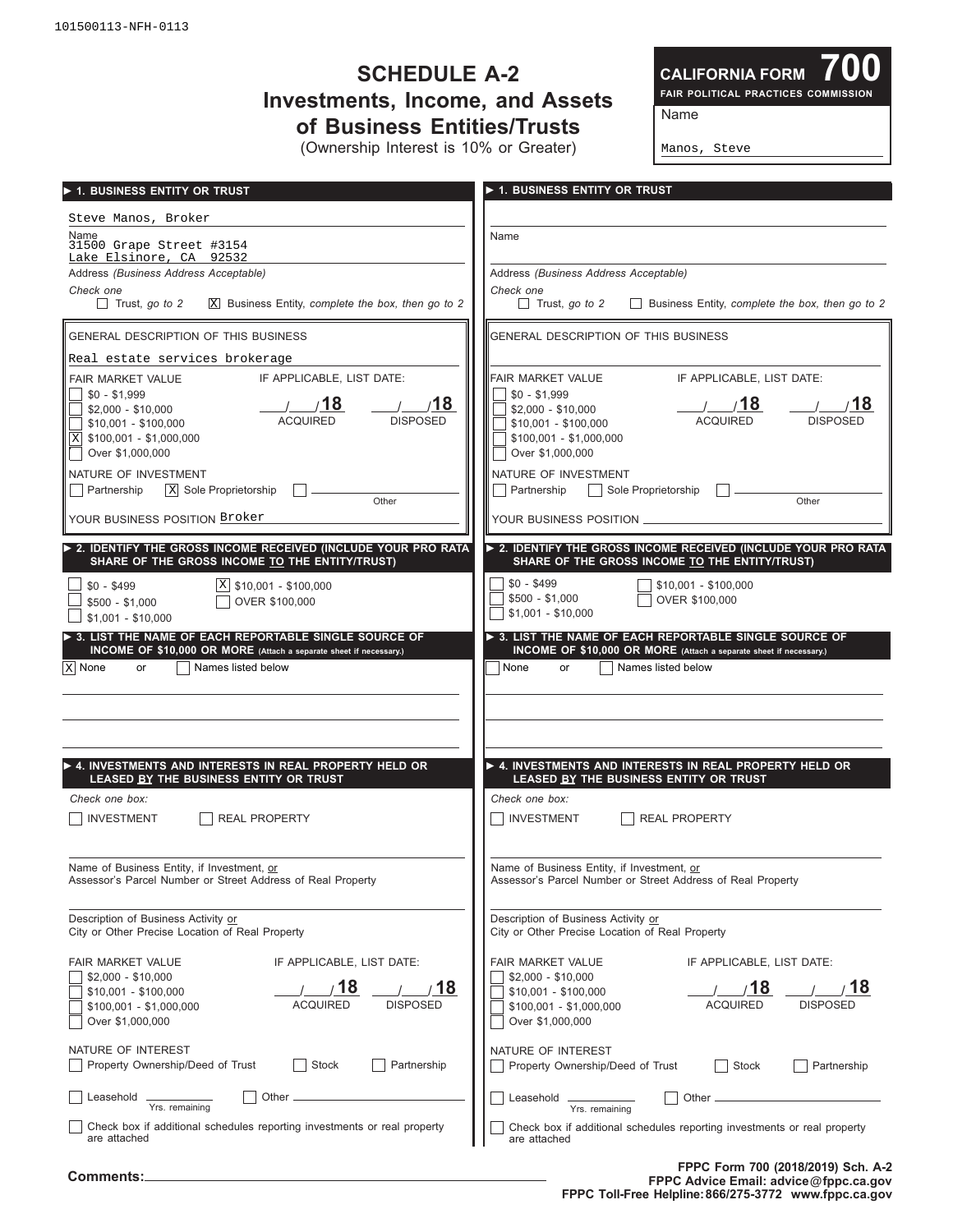101500113-NFH-0113

#### **SCHEDULE C** Income, Loans, & Business **Positions**

(Other than Gifts and Travel Payments)

**CALIFORNIA FORM**

**700 FAIR POLITICAL PRACTICES COMMISSION**

Name

Manos, Steve

| <b>1. INCOME RECEIVED</b>                                                                             | $\blacktriangleright$ 1. INCOME RECEIVED                                                                           |  |  |
|-------------------------------------------------------------------------------------------------------|--------------------------------------------------------------------------------------------------------------------|--|--|
| NAME OF SOURCE OF INCOME                                                                              | NAME OF SOURCE OF INCOME                                                                                           |  |  |
| Steve Manos, Broker                                                                                   | Cherished Memories Photography                                                                                     |  |  |
| ADDRESS (Business Address Acceptable)                                                                 | ADDRESS (Business Address Acceptable)                                                                              |  |  |
| 31500 Grape Street, 3154                                                                              | 32275 Mission Trail Suite M-1                                                                                      |  |  |
| Lake Elsinore, CA 92532                                                                               | Lake Elsinore, CA 92530                                                                                            |  |  |
| BUSINESS ACTIVITY, IF ANY, OF SOURCE                                                                  | BUSINESS ACTIVITY, IF ANY, OF SOURCE                                                                               |  |  |
| Real estate services                                                                                  | Photography services                                                                                               |  |  |
| YOUR BUSINESS POSITION                                                                                | YOUR BUSINESS POSITION                                                                                             |  |  |
| Broker                                                                                                | Human Resources                                                                                                    |  |  |
| <b>GROSS INCOME RECEIVED</b><br>No Income - Business Position Only                                    | <b>GROSS INCOME RECEIVED</b><br>No Income - Business Position Only                                                 |  |  |
| $$1.001 - $10.000$<br>$$500 - $1.000$                                                                 | $\Box$ \$500 - \$1.000<br>$$1.001 - $10.000$                                                                       |  |  |
| OVER \$100,000<br>$X$ \$10,001 - \$100,000                                                            | $\boxed{\text{X}}$ \$10,001 - \$100,000<br>OVER \$100,000                                                          |  |  |
| CONSIDERATION FOR WHICH INCOME WAS RECEIVED                                                           | CONSIDERATION FOR WHICH INCOME WAS RECEIVED                                                                        |  |  |
| □ Spouse's or registered domestic partner's income<br>Salarv<br>(For self-employed use Schedule A-2.) | $\overline{X}$ Spouse's or registered domestic partner's income<br>Salarv<br>(For self-employed use Schedule A-2.) |  |  |
| Partnership (Less than 10% ownership. For 10% or greater use<br>Schedule A-2.)                        | Partnership (Less than 10% ownership. For 10% or greater use<br>Schedule A-2.)                                     |  |  |
|                                                                                                       |                                                                                                                    |  |  |
| (Real property, car, boat, etc.)                                                                      | (Real property, car, boat, etc.)                                                                                   |  |  |
| Loan repayment                                                                                        | Loan repayment                                                                                                     |  |  |
| Commission or<br> x <br>Rental Income, list each source of \$10,000 or more                           | Commission or<br>Rental Income, list each source of \$10,000 or more                                               |  |  |
| Skyler and Meri Faria                                                                                 |                                                                                                                    |  |  |
| (Describe)                                                                                            | (Describe)                                                                                                         |  |  |
|                                                                                                       |                                                                                                                    |  |  |
| (Describe)                                                                                            | (Describe)                                                                                                         |  |  |

\* You are not required to report loans from a commercial lending institution, or any indebtedness created as part of a retail installment or credit card transaction, made in the lender's regular course of business on terms available to members of the public without regard to your official status. Personal loans and loans received not in a lender's regular course of business must be disclosed as follows:

| NAME OF LENDER*                                     | <b>INTEREST RATE</b>                    | TERM (Months/Years) |
|-----------------------------------------------------|-----------------------------------------|---------------------|
| ADDRESS (Business Address Acceptable)               | $\frac{0}{6}$<br>None                   |                     |
| BUSINESS ACTIVITY, IF ANY, OF LENDER                | <b>SECURITY FOR LOAN</b><br>None<br>- 1 | Personal residence  |
| HIGHEST BALANCE DURING REPORTING PERIOD             |                                         | Street address      |
| $$500 - $1,000$<br>$\frac{1}{2}$ \$1,001 - \$10,000 |                                         | City                |
| $$10,001 - $100,000$<br>OVER \$100,000              |                                         |                     |
|                                                     |                                         | (Describe)          |
|                                                     |                                         |                     |

**Comments:**